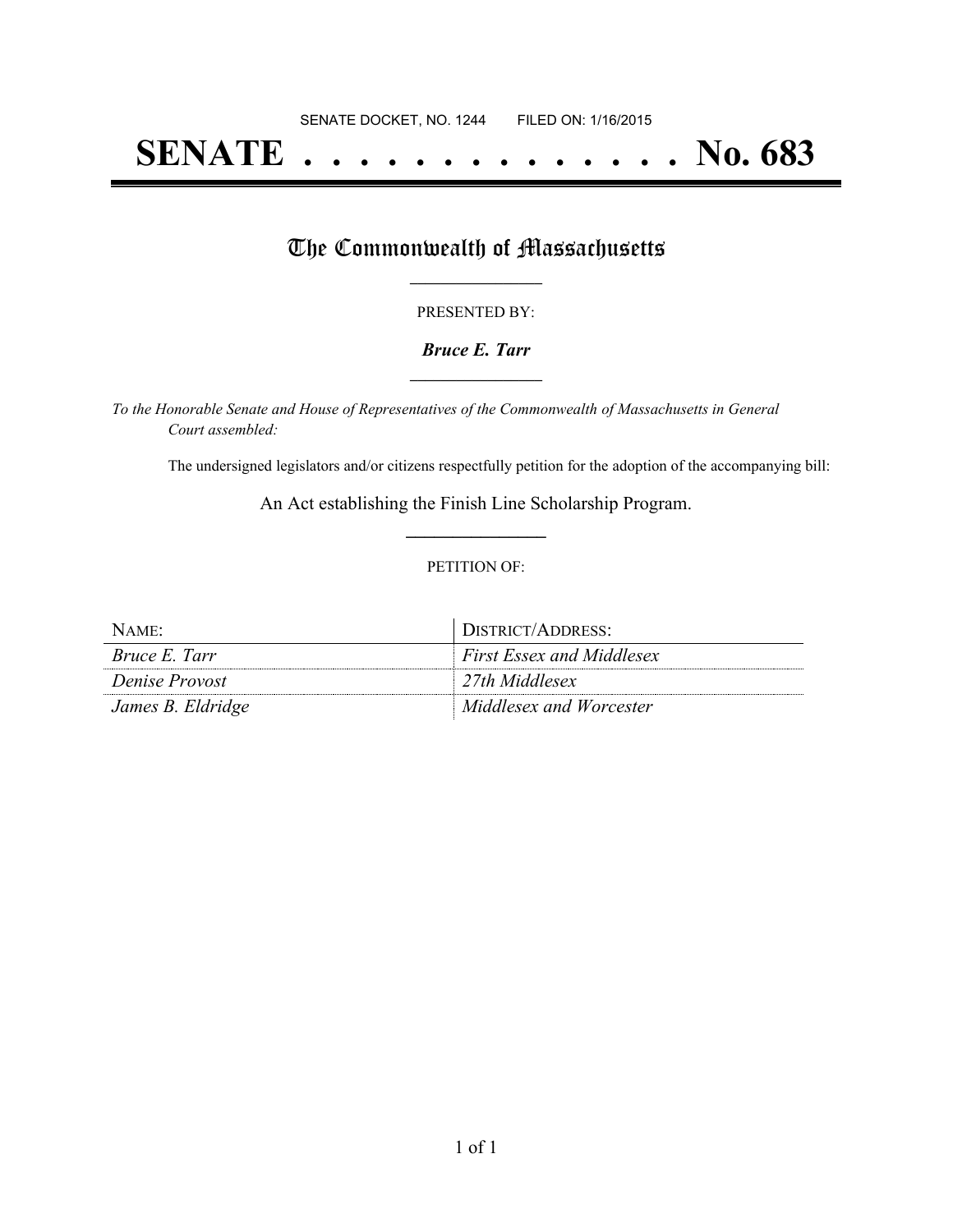## SENATE DOCKET, NO. 1244 FILED ON: 1/16/2015

# **SENATE . . . . . . . . . . . . . . No. 683**

By Mr. Tarr, a petition (accompanied by bill, Senate, No. 683) of Bruce E. Tarr, Denise Provost and James B. Eldridge for legislation to establish the Finish Line Scholarship program. Higher Education.

#### [SIMILAR MATTER FILED IN PREVIOUS SESSION SEE SENATE, NO. *588* OF 2013-2014.]

### The Commonwealth of Massachusetts

**In the One Hundred and Eighty-Ninth General Court (2015-2016) \_\_\_\_\_\_\_\_\_\_\_\_\_\_\_**

**\_\_\_\_\_\_\_\_\_\_\_\_\_\_\_**

An Act establishing the Finish Line Scholarship Program.

Be it enacted by the Senate and House of Representatives in General Court assembled, and by the authority *of the same, as follows:*

- 1 Chapter 15A of the General Laws, as appearing in the 2014 Official Edition, is hereby
- 2 amended by inserting, after section 16, the following new section:-
- 3 Section 16A. Finish Line Scholarship Program
- 4 There shall be a Finish Line Scholarship Program to provide scholarships to cover the
- 5 entire cost of tuition and fees for one year other than the first, in a program leading to an
- 6 associate's or bachelor's degree at a Massachusetts public college or university. The scholarships
- 7 will be available to residents of the Commonwealth in need of financial assistance whose family
- 8 income is less than the median family income in Massachusetts.